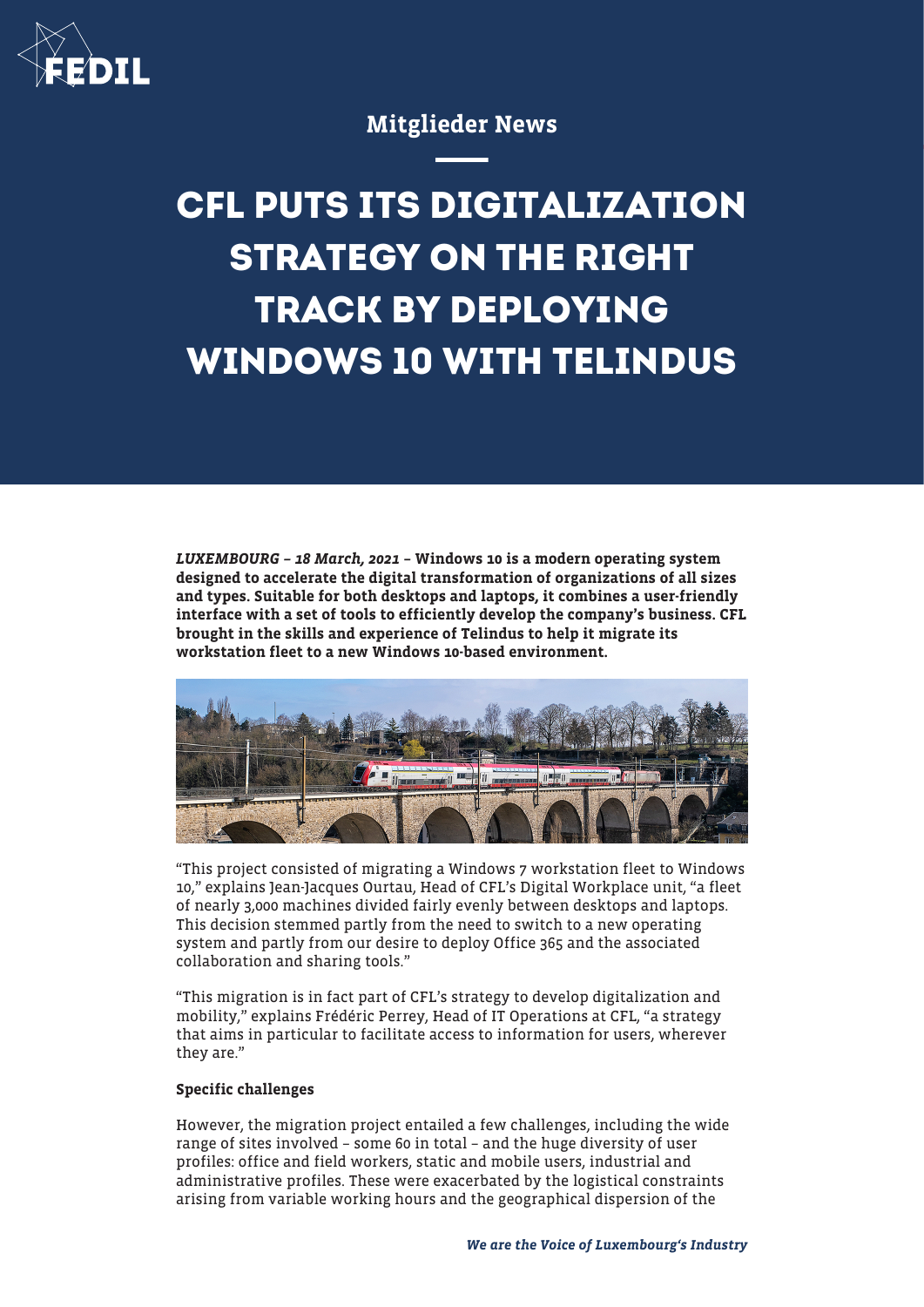

sites.

"We also needed to be able to count on a partner capable of mastering the complexity of our application park, which comprises 600 different applications," stresses Frédéric Perrey. "This partner also had to manage the feat of finalizing the deployment of our new environment within six months, while causing as little disruption as possible to users and maintaining the smooth running of the services," notes Jean-Jacques Ourtau.

# Optimal balance between cost, competence and consideration of needs

"Following a public call for tenders, Telindus submitted one of the most competitive financial offers. The approach proposed by Telindus to carry out the migration also proved to be the best one, offering just the right balance between cost, competence and consideration of the needs of the CFL Group," explains Jean-Jacques Ourtau.

"Faced with the large number of applications involved, Telindus' architects set out to establish a common framework for all users," adds Frédéric Perrey. "To this common core, they added a series of tailor-made projects, sometimes involving very advanced parameters."

Telindus provided the CFL Group with not only a technical team – project manager, technical coordinator and technicians – but also a planning manager whose role was crucial in ensuring coordination between all the parties involved in a highly complex environment.

In doing so, the Telindus team was able to meet the deadlines by maintaining a deployment speed of around 20 machines per day throughout the project. Working closely with CFL's Digital Workplace team, Telindus provided a turnkey service, from making an appointment with the user to installing the machine at the user's workplace and setting up back-up solutions.

"When it came time for the migration, each user received a new computer with a performance level at least equal to the one they had," notes Jean-Jacques Ourtau. "Some users received new equipment, while others were given a machine from the existing fleet and reconditioned by Telindus technicians. To help us manage the change brought about by the switch to Windows 1," he continues "Telindus set up training and coaching sessions for the 3,000 users involved in the migration."

# A reinforced digitalization strategy

Today, the migration of the CFL workstations to Windows 10 has enabled the company to implement the Digital Workplace concept. The company now has a more modern, high-performance environment, and its digitalization strategy has been strengthened as a result.

The benefits of the new environment – the collaboration tools and the ability for users to access information through different types of platforms – have also enabled each CFL division to cope with the challenges created by the COVID-19 pandemic

CFL Success Story CFL: <https://www.telindus.lu/en/business-cases/cfl-0>

# About Telindus

Telindus is a brand of Proximus Luxembourg SA. Founded in 1979, Telindus